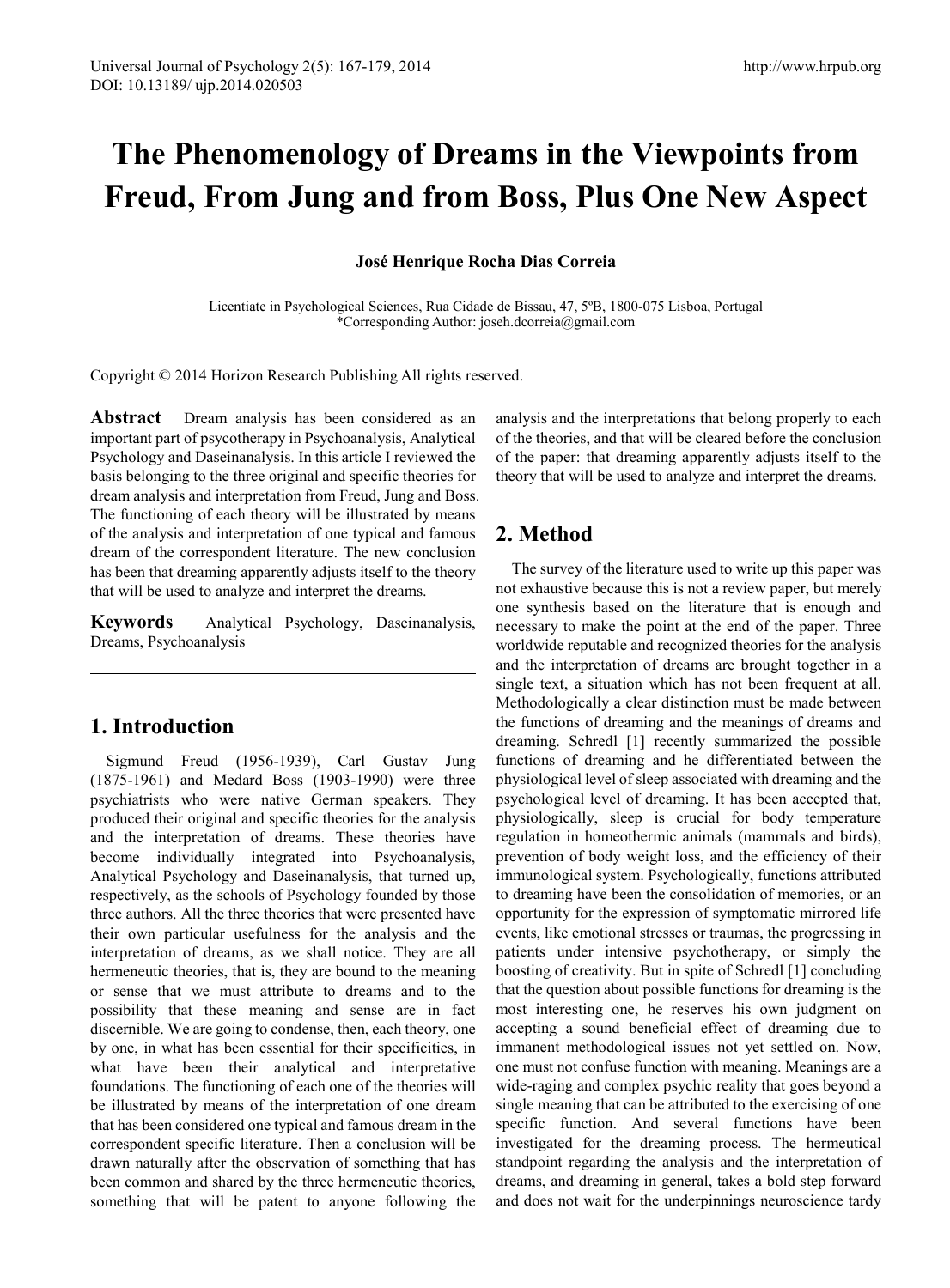provides for the needs of an immediate action in psychotherapy. The meanings for the life of a patient cannot be limited to a few functions experimentally established by biomedicine or the neurosciences.

## **3. Results and Discussion**

The discussion of the literature consulted is divided in three sections (3.1, 3.2 and 3.3), and sections will deal with one theory *per se* focusing how each one operates through a particularly demonstrative example of a typical dream of its own field, showing how each theory´s hermeneutic features are evident, and also with the aim that, at the end of the paper, we can direct ourselves towards one general conclusion founded upon the Hermeneutics that has been shared, in common, by all the three theories. Hence, the discussion will have to be hermeneutic in nature, involved in a profound symbolic language, but this language has never been hermetic for those acquainted with the literature. I do not pretend in no way to sum up against or contradict biomedical visions on the matter of sleep and how this phenomenon generates dreaming Biomedical explanations are very important, but they do not tell the whole of the truth implicated in the matter. So, this paper falls into a particular line of enquiry inside the vast domain of dream research. The article is one synthesis brought about by the author's long standing interest in the hermeneutics of dream analysis and interpretation.

#### **3.1. Psychoanalysis and Dreams**

In 1900 Sigmund Freud published one book with the title "*The interpretation of dreams*" where he exposed his original and new theory for the analysis, the interpretation, and the therapeutic usefulness of dreams [2]. In this piece of work, inside which the basis of the theory was illustrated by means of the interpretation of several isolated dreams dreamt by different people and by Freud himself, Freud called our attention to the distinction between the manifest contents and the latent contents in dreams (*ibidem*, p. 172), and he considered this contrast as indispensable for the understanding of dreams. That is, in dreams there would always be one discernible plot that becomes accessible as it is to consciousness, plus one hidden story, that would lurk underneath the first. He also pointed out to the fact that dreams are constantly the open or disguised satisfaction of desires proscribed by the dreamer (*ibidem*, pp. 136-145, 473, 529-549). He tried to explain dreaming by causes that are resident in the past of the woken life of the dreamer, in the belief that all psychological facts hold an explicable cause that resides in other phenomena of a psychic nature, or belonging to the relations between people in the past time of the person under analysis (*ibidem*, pp. 58-60). In parallel, he considered dreams as the royal road to the unconscious, trying to prove to others in his own way, empirically, the psychic reality of the existence of an unconscious part inside

the human mind, a claim that had been regarded as true by previous and numerous authors. Being the pillars for the psychoanalytical doctrine of Freud the notions of sexual drives or life instinct (libido) plus the Oedipus complex (the Oedipus conflict is constantly present during the practice of Psychoanalysis) and because all these have an unconscious source, dreams would be revelations of them coming from the unconscious part of the mind and eventually reaching consciousness. In spite of this, the language of dreams would remain obscure, bizarre, because of the existence of a censorship, an activity that would correspond to the execution of the so called work of the dream (*ibidem*, pp. 276-277). The purpose of this censor was supposed to be the preservation of sleep while we are dreaming, in order to prevent crude emotions or affects to disrupt sleep, and consequentially the aim is to disguise these crude emotions by associating them with anodyne mental representations. In this way would be implemented the mechanisms for the formation of the manifest dream, that have been the condensation (*ibidem*, pp. 278-302), the displacement (*ibidem*, pp. 303-307), and the symbolizing. Symbolizing is one very important mechanism for sexual content show up undercover, represented in dreams by something that takes their place (the symbol). Usually, an elongated object in dreams can be invariably regarded as a phallic symbol, while hollow or rounded objects symbolize always the female genitalia.

One technical procedure paramount to the interpretation of dreams in Psychoanalysis is the free association technique, a unique originality from Psychoanalysis, through which the patient has been supposed to talk freely, excluding nothing that comes to mind as bizarre as it may look to himself, in relation to any fragment or element under analysis in one dream (fundamental rule in Psychoanalysis). By this technique the analyst can put into context the dream data so that, subsequently, he/she can infer from these the appropriate meaning for one specific dream. The neurotic conflict (that has been derived from sexual drives and from the incongruity of the Oedipus conflict) is found at the vortex of the latent contents of the dream that has been, according to Freud, produced after some manifest contents were processed by the work of the dream. The knowledge of the essence of the neurotic conflict, one patient at a time, a conflict that resides in the personal unconscious of every individual and that it is manifested always through dreams coming from his/hers unconscious, can be obtained after dream interpretation and allows for the clarification of the etiology and the pathogenesis of the neurosis, case by case. Posteriorly, the awareness of the conflict permits a cognitive reorganization in the patient, and the cure of the neurosis will ensue from it. For the analytical cure developed by Freud for neurotic diseases the contributions have been not only derived from the interpretation of patients' dreams, but also from the interpretation of the transference neurosis that is elicited by the therapeutic method.

Quoting the very words from Freud concerning the full report on the hysterical neurosis of Dora [3] (p. 11):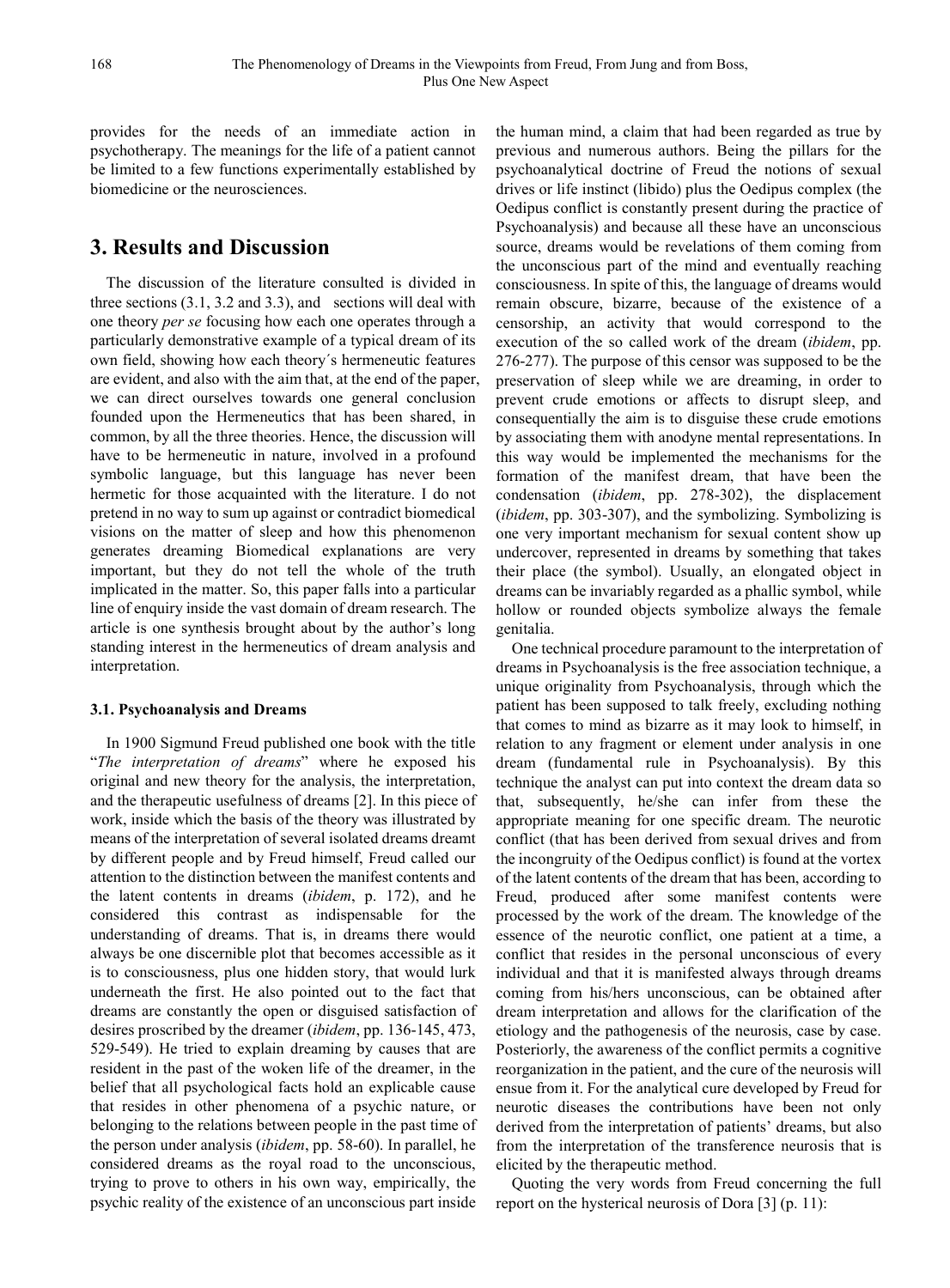"…a thorough investigation of the problem of dreams is an indispensable prerequisite for any comprehension of the mental processes in hysteria and the other psychoneuroses, and that no one who wishes to shirk that preparatory labour has the smallest prospect of advancing even a few steps into this region of knowledge. Since, therefore, this case history presupposes the knowledge of the interpretation of dreams, it will seem highly unsatisfactory to any reader to whom this presupposition does not apply. Such a reader will find only bewilderment in these pages instead of the enlightenment he is in search of, and he will certainly be inclined to project the cause of his bewilderment on to the author and to pronounce his views fantastic."

More from Freud on this case study has been (*ibidem*, p. 11):

"…it would be wrong to suppose that dreams and their interpretation occupy such a prominent position in all psycho-analysis as they do in this example.

Following additional considerations by Freud in 1905, adding to what he wrote in 1900 about dreaming and its causality, and by means of which he recognized afterwards that the excitatory causes for dreams emerge through free associations, he calls his readers' attention to (*ibidem*, pp. 67-68):

"…I argued in my book, *The interpretation of dreams*, that every dream is a wish which is represented as fulfilled, that the representation acts as a disguise if the wish is a repressed one, belonging to the unconscious, and that except in the case of children's dreams only an unconscious wish or one which reaches down into the unconscious has the force necessary for the formation of a dream. I fancy my theory would have been more certain of general acceptance if I had contented myself with maintaining that every dream had a meaning, which could be discovered by means of a certain process of interpretation; and that when the interpretation had been completed the dream could be replaced by thoughts which would fall into place at an easily recognizable point in the waking mental life of the dreamer. I might then have gone on to say that the meaning of a dream turned out to be of as many different sorts as the processes of waking thought; that in one case it would be a fulfilled wish, in another a realized fear, or again a reflection persisting on into sleep, or an intention (as in the instance of Dora's dream), or a piece of creative thought during sleep, and so on. Such a theory would no doubt have proved attractive from its simplicity, and it might have been supported by a great many examples of dreams that had been satisfactorily interpreted, as for instance by the one which has been analyzed in these pages."

Consequentially, I will transcribe the first of the two dreams reported by Freud in his case study named Dora, in order to put in evidence the workings of the Oedipus conflict and how it creates the satisfaction of a desire in dreams, two factors that are at the foundations of the doctrine of Psychoanalysis.

The first dream is a recurrent one, and it was dreamt repetitively in a similar way before the psychotherapy with Freud was begun. The recurrent character signals one

unsolved and persistent problem in the dreamer's life, with the concomitant renewal in time of the satisfaction in dreams of the desire concerned. The recurring nature might have been a symptom of rigidity in the affective life of the dreamer, something that brings her closer to a pathological condition that as a matter of fact was fully confirmed *a posteriori*. The manifest content of the dream is the following (*ibidem*, p. 64):

"A house was on fire. My father was standing beside my bed and woke me up. I dressed quickly. Mother wanted to stop and save her jewel-case; but father said: I refuse to let myself and my two children be burnt for the sake of your jewel-case. We hurried downstairs, and as soon as I was outside I woke up."

A house in a dream is a symbol of the human personality and its structure [2] (p. 341). In the exposition one house was on fire, an image that can be understood as a personality consumed by the passions of the soul. Freud, himself, corroborates this interpretation when he makes reference to [3] (p. 72):

"But fire is not only used as the contrary of water, it also serves directly to represent love (as in the phrase "to be consumed with love"). So that from "fire" one set of rails runs by way of this symbolic meaning to thoughts of love."

Then, the outset of the dream has been an introduction to the dreamer's problem: her personality had been overwhelmed, consumed on disintegration, by the instincts that determine the varieties of the passions for love. This is a plausible interpretation. There is, initially, a detour in the dream to associate the problem strictly in the dream, as far as what it is referred, to one house, in a general sense, that is on fire. This can stand for the collective sharing in the problem. But immediately after in the dream the problem becomes restricted to the dreamer when the plot begins to develop and it becomes clear that she is sleeping in her own bed (a symbol of one place and one cyclical timing reserved to the spontaneous and intimate expression of the unconscious, free as far as possible of the censorship of the *Superego* but not free of the workings of the censor of the dream) with her father by her side. She obviously sleeps in her bedroom, one symbol of the private and intimate space concerning the personality of the dreamer. The father, seated by her side, protectively, awakens her up from her sleep in which she makes contact, dreamingly distant from reality, with the perils (metaphorically represented by the fire in the house that jeopardizes the bedroom) threatening her intimacy. The situation also symbolizes the influence of the father as an activator of intimate feelings of a securing nature (in spite of the fact that these feelings of security are illusory because they do not disentangle the Oedipus complex situation) in the dreamer's conscience; there is something in the person of her father that affects her conscious feelings, and this corresponds to the protection that the daughter senses that has been coming from the father in her life's social relationships. It is the feeling of the tutelage that in dreams became a fulfilled wish that exerts influence over the feelings Dora experiences about her social relations during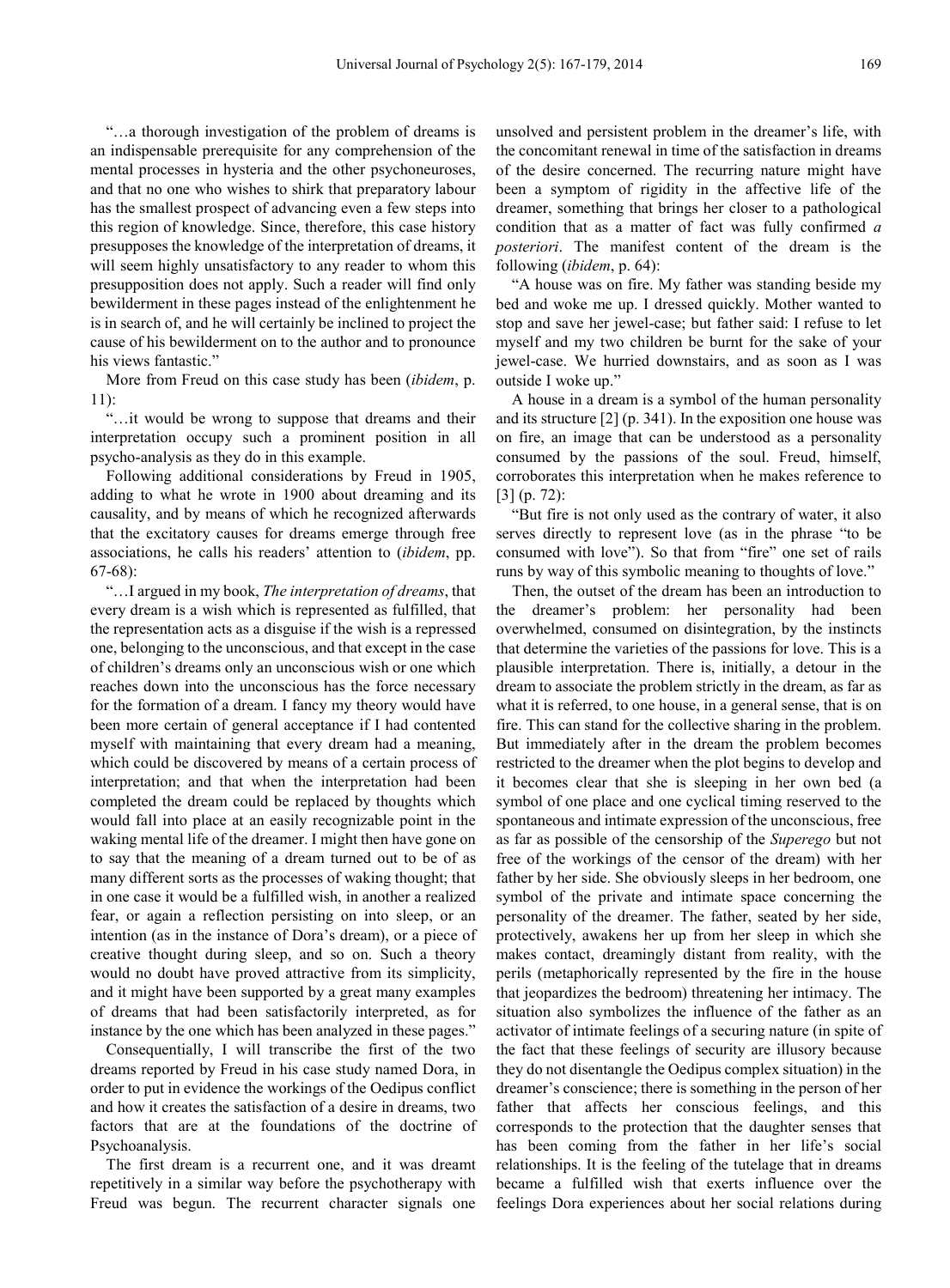her awakened life. This feeling will prolong itself into the personal unconscious of Dora while she will trust upon her father the power of rescuing her from the dangers and the insecurity of the love consummation outside the Oedipus frame. All this has been elaborated inside the relative security of the dream world, just as if one deficiency had taken place in the dreamer's consciousness regarding these psychological perspectives, a gap that the recurrent dream attempts to bridge repeatedly; this phenomenon psychologically specific also should be taken into account if the adequate reading of the dream is to be noted. Afterwards, she dresses up quickly. The garments are a symbolic image of the *persona,* of the mask that one uses socially to instrumental achieving our aims in society. Here the message could be that amidst the Oedipus situation there is a hastily attempt, not very convincing, to clear up the problem reaching for an attitude that is short of maturity. Following, in the plot, it comes upon the dream stage another dream figure that is very potent: the mother. We are now getting closer to the theatre of the Oedipus conflict, with the performance of the rival. The mother wants at all price to preserve her position of power as one the progenitors, the matrix of the offspring, the owner of the jewels box, one symbol of the shell of Venus, the female genitalia. The interpretation of this symbolic occurrence in these terms is corroborated by Freud in his text of 1905 (*ibidem*, p. 91). To keep her *status quo* in the Oedipus situation the mother suggests a conservative attitude in the family (metaphorically represented by the standstill of the running away from the house on fire and by the rescuing of the jewels-case) but, and this is the satisfaction in dreams of the Oedipus desire to take over the rival by the possession of the contra sexual figure, the father, an opposition appears on part of him and Dora wins out her rival, even if only in dreams. The Oedipus wish was fulfilled in the dream for Dora, but in an indirect and veiled way. In the dream the father recuses to rescue the maternal genitalia value, symbolized by the jewels-case, in change for another biologic value connected to the protective instinct towards the offspring. The offspring (Dora and her brother) must not be consumed psychologically by the simultaneously causal and conflicting factor of the Oedipus complex. In the sequence of this unilateral stance to the problem (that points out only to a fraction of the resolution of the Oedipus complex) the family quickly comes downstairs and reaches the outside, and the dreamer wakes up. This is the supposed creative solution (as we indicated above that Freud would admit) to the psychic problem. But here the solution shown has not been totally clear: just that there should be a public, manifest, separation between the members of the family, that is, to assume a distance that permits a cool down of the lurking and strongly affected feelings between family members, destructively undermined by unconscious drives originating from the personal unconscious of each member, like the analysis of this particular dream demonstrates. The exterior that the figures reach after coming downstairs can be faced as the public space, the collective ground, the social living, in a

movement in opposition to the orgasmic sense classically attributed by Psychoanalysis (to climb stairs in a dream can mean to reach the climax driven by the strength of the desire; in Psychoanalysis, because of its impregnation in the Freudian theory of sexuality, to climb up stairs means to feel an orgasm after having had sexual intercourse [2] (pp. 349, 359, 364), where the urgency of the separation between family members is an healthy one, up to the point of allowing for a way out of a house that symbolizes (metaphorically) a conflict that cannot be changed in no other way so far. In this state of affairs it is imperative to return to a conscientious life, in the awakened *Ego*, what is indicated by the timely awakening of the sleep in my opinion. Before starting her therapy with Freud this was the last solution provided by dreams that was possible under the circumstances, dictated by the unconscious of Dora to herself. The recurring nature of the dream concerned denounces the mental stiffness of Dora in relation to the solution of the Oedipus complex, just as it had been affecting her. The persistence in time and in dreams of the scenes is one clear symptom of a neurosis (a conflict that has not been resolved and that implies a proscribed wish, frustrated in reality by moral inhibitions, but fulfilled in dreams by a compensatory way). Even though dreams are rich in significations their interpretation in light of Psychoanalysis has been against intuition and hence it requires the help of the interpretative theory.

#### **3.2. Analytical Psychology and Dreams**

For Carl Gustav Jung, dreams, in spite of their fantastic appearance are also amenable to analysis and found crucial inside the psychotherapy that he developed under the name of Analytical Psychology [4]. Both Jung and Freud accepted the existence of a psychic reality that can be inferred empirically, which consists of an unconscious part in the human mind (a personal unconscious recognized by Freud plus a collective unconscious found out by Jung). These are where dreams come from. According to Jung dreams are related with the dreamer so much forward, concerning the future prospectively, as much as backward, facing the past in the dreamer's life. Additionally, Jung's attribution of meanings to dreams was a conclusion that he, as well as others before him, reached empirically and not deductively. What corroborates the possibility of interpreting dreams and that they have a meaning, potentially at the minimum, has been the factual clinical observations and the therapeutic effects of dream analysis and interpretation in concrete patients, undergoing psychotherapies where such practices are executed.

Jung discerned one dramatic structure to the narrative in most dreams. Dreams invariably begin by an exposition in which there are statements of place, of the identity of the human figures in the dream and, rarely, indications of time. Next the plot begins to unfold and it culminates, emotionally, in the *peripeteia* (*ibidem*, p. 82). Dreams are frequently, but not always, ended by the *lysis* that shows the solution or creative result issued by the unconscious part of the mind for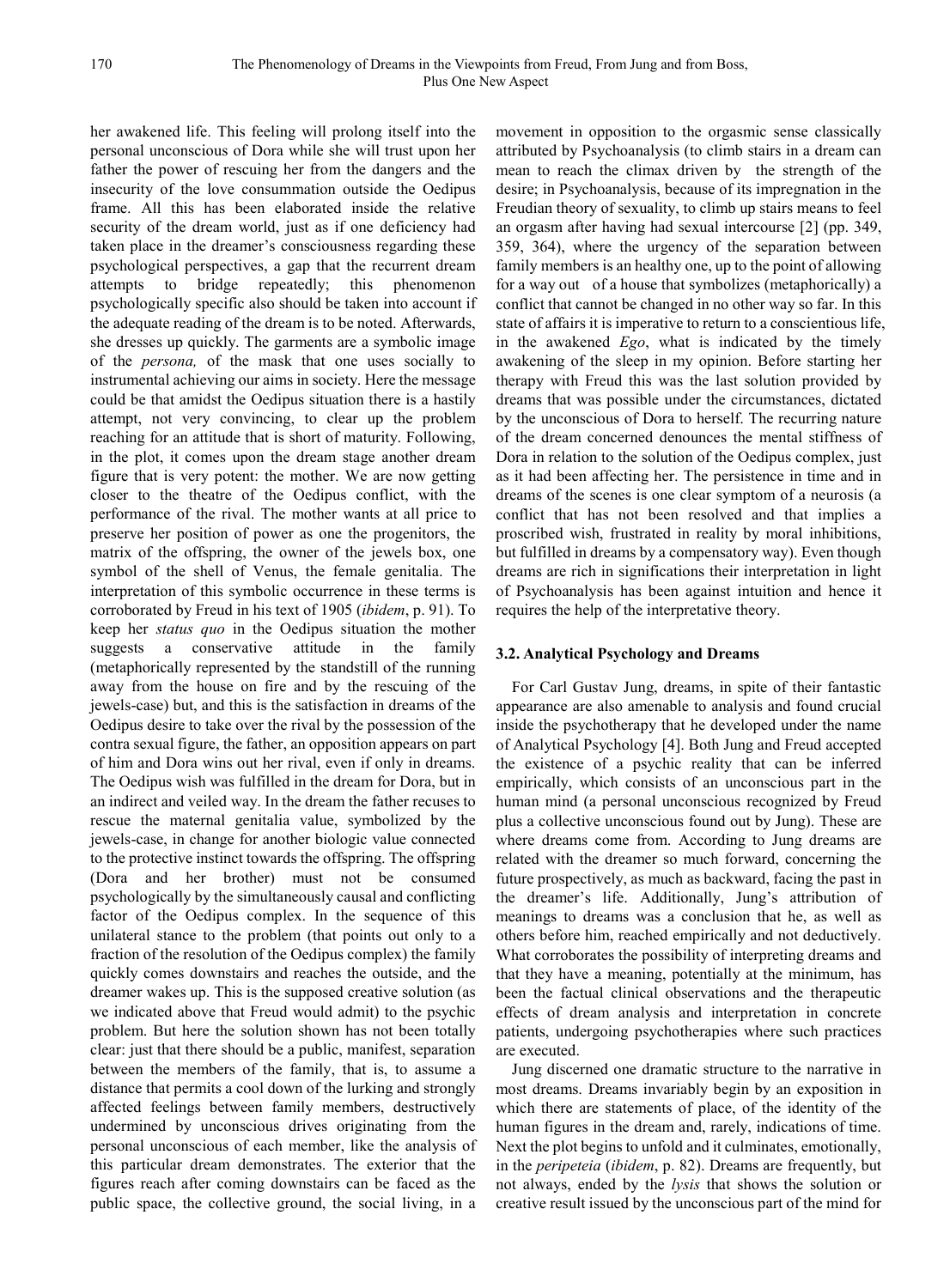the drama or problem contained in the dream (*ibidem*, p. 83). The understanding of dreams relies not only in a causal explanation (that Freud cheered) but also in the comprehension of their finality or purpose. That is, in what they mean to the life of the dreamer after a correct interpretation, of the interpretation that makes the most sense and has an efficient consequence upon the change brought about in the dreamer´s life. Certainly, there is for Jung one sense of purpose or of striving towards one aim in the dreams from one person night after night. The question about the why of the dream (the causal perspective) should always join the question of the what for has one dreamt (the finality point of view) (*ibidem*, pp. 29, 31). In this regard Jung points out to the presence of the Aristotelian *causa efficiens* as a possibility to explain the genesis of dreams, but he also evokes the Aristotelian *causa finalis* that is supposed to cast light upon the comprehension of the general significance of dreaming.

Concerning dreams' symbolism Jung's stance diverges somehow from Freud's. Freud ended up by means of his fixed symbolism to reduce symbols in dreams to mere signs or symptoms, while Jung keeps an open minded perspective in which the meaning of each and every symbol inside one dream, even though justified by all dream analysis to be included in the dream, has an open character, a functioning in a relation between other mental representations, and the ultimate meaning of the symbol can only be established at the end of taking into account the context of its emergence, what have been the life circumstances of the dreamer and of his/hers predominant conscious orientation before dreaming the particular dream under analysis. The clarification of this context was considered crucial by Jung in order to understand the meaning of one dream or series of dreams, and coherently with this line of reasoning what each individual symbol in a dream means specifically to the dreamer has paramount weight in the interpretation. For instance, Freud reduces all long or sharp objects to symbols of the *phallu* while round or hollow objects would be symbols for the female genitalia. For Jung symbol and context are enormously varied and hence their opportune sense depends deeply on both. The meaning of symbols in dreams for Jung is at the service of a larger project than the mere diagnosis of the etiology and the pathogenesis of a neurosis as for Freud. To discern the meaning of symbols in dreams Freud used an anticipated theorization of what they should represent as symptoms and also made use of causal explanations. Both reasons were amplified as to their validity by the technique of free association. In the Jungian practice free associations are scarce, limited to those in number that are necessary and enough to clarify the diagnosis of the meaning each symbol has for the dreamer in a single dream (something you can only know by asking him/her) and this, in its turn, guides the analyst to the context of the dream, with the intention to comprehend that specific dream into that particular moment in time. The context permits the attribution of meanings to symbols and to arrive at a valid sense for each and every dream. Hence, for Jung one has to

build, dream by dream, the interpretative referent or context. To do so, the therapist has to know pretty well the conscious life of the patient, because if he/she lacks knowledge of the patient's life in the awakened condition plus his/hers life circumstances, it is impossible to do a correct interpretation. Freud would stimulate free associations *ad libitum* to confirm the etiology, the pathogenesis and the diagnosis for one neurosis, case by case, whilst Jung considers the referent or context as indispensable for the understanding and meaning of one dream, asking questions to the dreamer just enough. The knowledge of the dreamers' consciousness is crucial in Jungian analysis for in this theory dreams are supposed to show a compensatory relation with the conscious orientation of the dreamer. So to speak, dreams show messages to the dreamer that stand in a relation of a compensatory communication with the thoughts and the feelings perceived by the subject during his/hers awakened period (by compensation we mean then the emergence in consciousness of otherwise unconscious contents, overlooked during awakening, but that have always been at the service of what Jung has defined as the individuation process, something that I will show below consists of an homeorretic trajectory in the life of every individual). But dreams as a communicative process between the unconscious and the conscience of one person do not have as the only purpose to be compensatory processes. This is just one singular mechanism for the homeostatic regulation of the psyche. Experiences in the life of one person can be compensated one by one, but compensation in dreams in general becomes sub-served under something larger and greater that is the development of the totality of the personality of the dreamer, integrating in a single unit simultaneously the conscious as well as the unconscious (personal and mainly collective) along the life trajectory of the individual. In other words, to realize the assimilation of the *Ego* by a wider personality through a process that is not homeostatic exclusively, but essentially homeorretic in nature. This process continues throughout a person's life and Jung named it the individuation process explained interspersed among his collected works.

The compensatory function in dreams can occur just as with a prospective character as well as with a retrospective character. In the first instance, there is openness towards an alternative reality and a possible modification in the future of the dreamer's life. When the compensatory function comes in a retrospective way its aim is, after dealing with the past life of the dreamer, show that his/hers current life situation is in question, and also what the dreamer thinks (or does somehow overthink) and feels about the present. Jung classified this last type of dream as reductive dreams or negatively compensatory dreams (*ibidem*, p. 45). He also underlined that reductive dreams make claims, dominantly, to infantile sexual desires (Freudian perspective) or to infantile power complexes (Adlerian perspective). In his attempt to classify dreams Jung suggested another class named reaction-dream. These dreams are repetitions of traumatic experiences that behave as autonomous and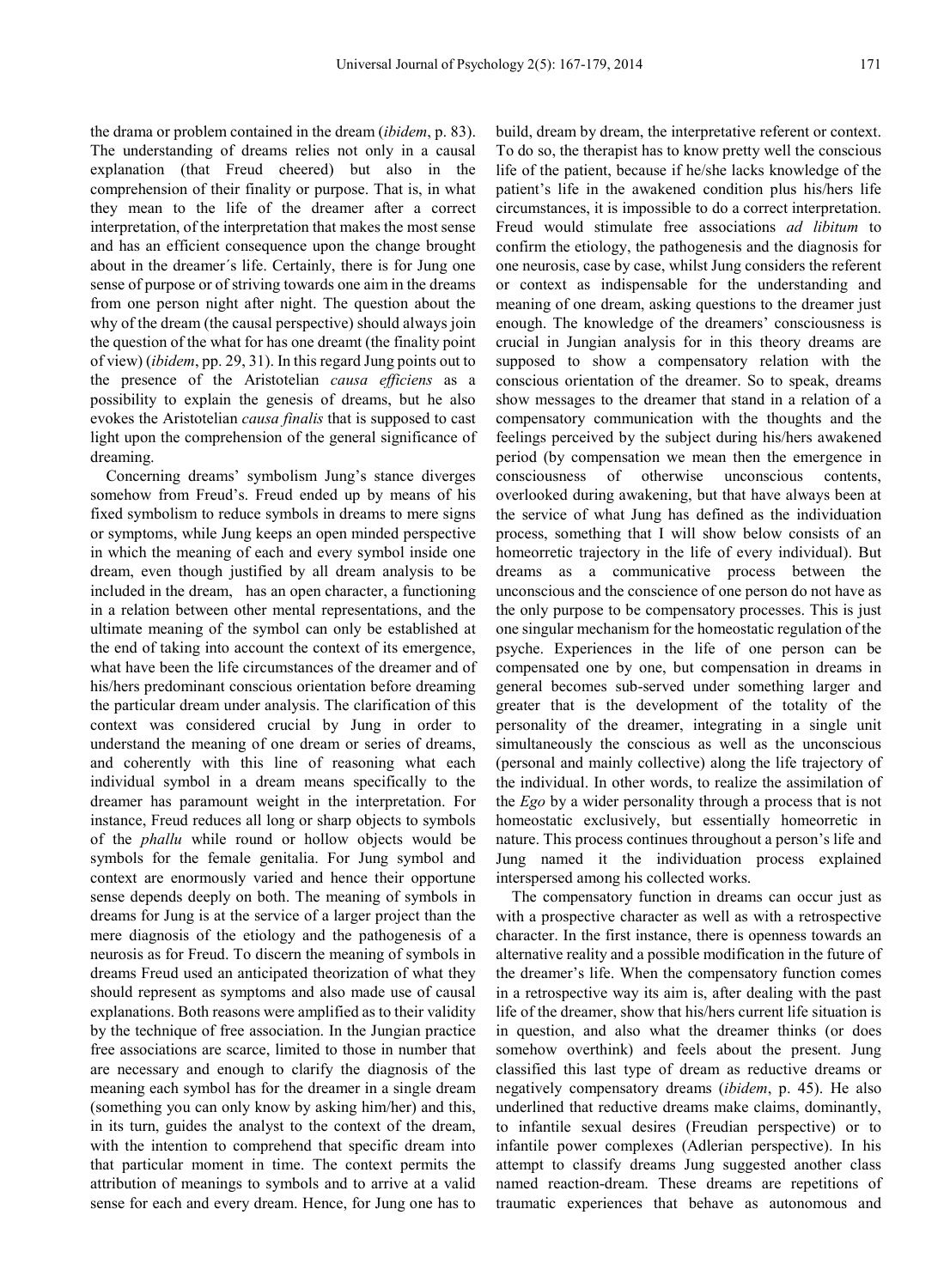dissociated complexes in the sufferer's mind. In this class of dreams, in opposition to what happens in all the others, an interpretation from the standpoint of symbolism and the awareness of its meaning by the dreamer, do not change the nightmares, and only the unforeseen exhaustion of their psychic causes can stop them (*ibidem*, p. 48). Apparently, autonomous and dissociated complexes do not comply with the compensatory mechanism and these pathological complexes are the evidence for the breakdown of the homeostatic mechanism during disease.

There is a final category of dreams for Jung that he named archetypal dreams (*ibidem*, pp. 79-80). Though all dreams are influenced by archetypes during sleep (there are four archetypes most common in dreams, namely, the *Shadow*, the *Anima* exclusive to the dreams of men, the *Animus* exclusive to the dreams of women, and the *Self*, the ultimate archetype for meaningfulness) some dreams, supposedly with a higher relevance for the individuation process, show mythological motives or mythologems or archetypes issuing from the hidden depths of the collective unconscious, compensatory determining dreaming of symbols and impersonal images, shared by the whole of humanity in the territory of the collective unconscious, and in relation to which the dreamer associates poorly because these symbols direct to collective psychic situations, remote and archaic, for the dreamer has no personal conscience of them even though they profoundly affect his/hers singular destiny. This collective unconscious, found out by Jung, is deeper, farfetched, difficulty to access, when compared with the personal unconscious worked out by Freud. The Jungian perspective does not plainly deny the Freudian theory of the unconscious that bases dreaming in wish fulfillment. It just opens a new vista, a parenthesis upon the old viewpoint, saying that in the psyche there is more than wish fulfillment alone. Followers of Jung consider dreams more as a reflection or self portrait of the symbolic and unconscious situation of the dreamer (*ibidem*, p. 51). This situation is of a psychic nature, always features meanings, and dreaming reflects this fact.

A very well established psychological mechanism inside dream psychology according to Jung has been the making of projections (*ibidem*, pp. 52-57). The content from our unconscious are constantly projected, and the process remains mostly unconscious. During dreaming the same process takes place, and it can even reach the point of the object totally composed by means of projections: the *imago* object. The symbolic value of this object, the *imago*, then becomes utterly masked by the very projections that confer upon it values and meanings of a very wide range, in accord with the aims of the projections. The mind, in its natural condition, presupposes the processes of projection through which the libido has been discharged. In dreams, and following Jung, projections are legion and they are the ones responsible for the latent contents of the symbols we dream of. The interpretation of the projections in dreams was named by Jung as the interpretation at the subjective level. He considered that through the projection, when one dreamer

for example, dreams with someone, this someone stands for to the unknown parts, and hence projected, of the personality of the dreamer. The interpretation at the objective level, practiced by Freud, pretended that one symbol in dreams refers invariably to the *phallu* if the object dreamed of was a long or sharp thing, and that therefore the latent contents of the phallic symbol should always report to the sexuality of the dreamer, though his/hers dreams would not be constantly about it even if the dream includes similar objects.

Now, we need to explain archetypes like symbols occurring in dreams which functions establish relations between other mental representations during dreaming, so that they give a general sense to the dreams where they intervene. According to Jung the archetype named the *Shadow* belongs to the sphere of the personal unconscious for the most part and it turns up in dreams as one human figure the same sex as the dreamer's but with an unknown identity [5] (pp. 8-10). This archetype has been the big producer of projections issued by the personal aspects of the inferior, corrupted, degraded, negative and immoral parts of the dreamer who dreams with the *Shadow*. The negative aspects of one person's personality usually are repressed in order to escape from the conscience of the *Ego* where they stir up uneasiness, and hence they appear afterwards in the shape of projections personified by the figure of the *Shadow*. In the dreams of men and women we can also find two other archetypes that are the contra-sexual personifications of the dreamers (*ibidem*, pp. 11-22). In men we find the *Anima* archetype and in women the *Animus* archetype. These represent the feminine (*Eros*) in a man's psyche and the masculine (*Logos*) in a woman's psyche, respectively. These archetypes are strongly projected by the subjects in people of the opposite sex. *Anima* generates projections in the form of one maternal *imago* in a real woman. *Animus* generates projections in the form of one paternal *imago* upon a real man. Both archetypes possess an intense numen that manifests in consciousness when the couples fall in love. The psychic contents projected by *Anima* and by *Animus* can be made conscious after the respective projections have been acknowledged. Thus, the experience with the feminine and the female inside a man can become conscious, but the archetype *Anima*, the projection generating factor, remains submerged in the collective unconscious, far away from volitions. The same applies to *Animus* which can allow a woman to gain consciousness of her experience with the masculine and of masculinity inside herself, once the projections have been removed, but there is no direct knowledge of the nature of the archetype *Animus* in itself, and consequentially no possibility to exert control over it. Archetypes persist unreachable because of their condition of complexes of the collective unconscious. Finally, the archetype of the *Self*, that has been supposed to be the ultimate source of meaningfulness, does not concern only to an intellectual perception of meaning but also to an affective appreciation of value (*ibidem*, pp. 23-35).

In dreams cognitions and affects are intimately united. This double perspective must always be taken into account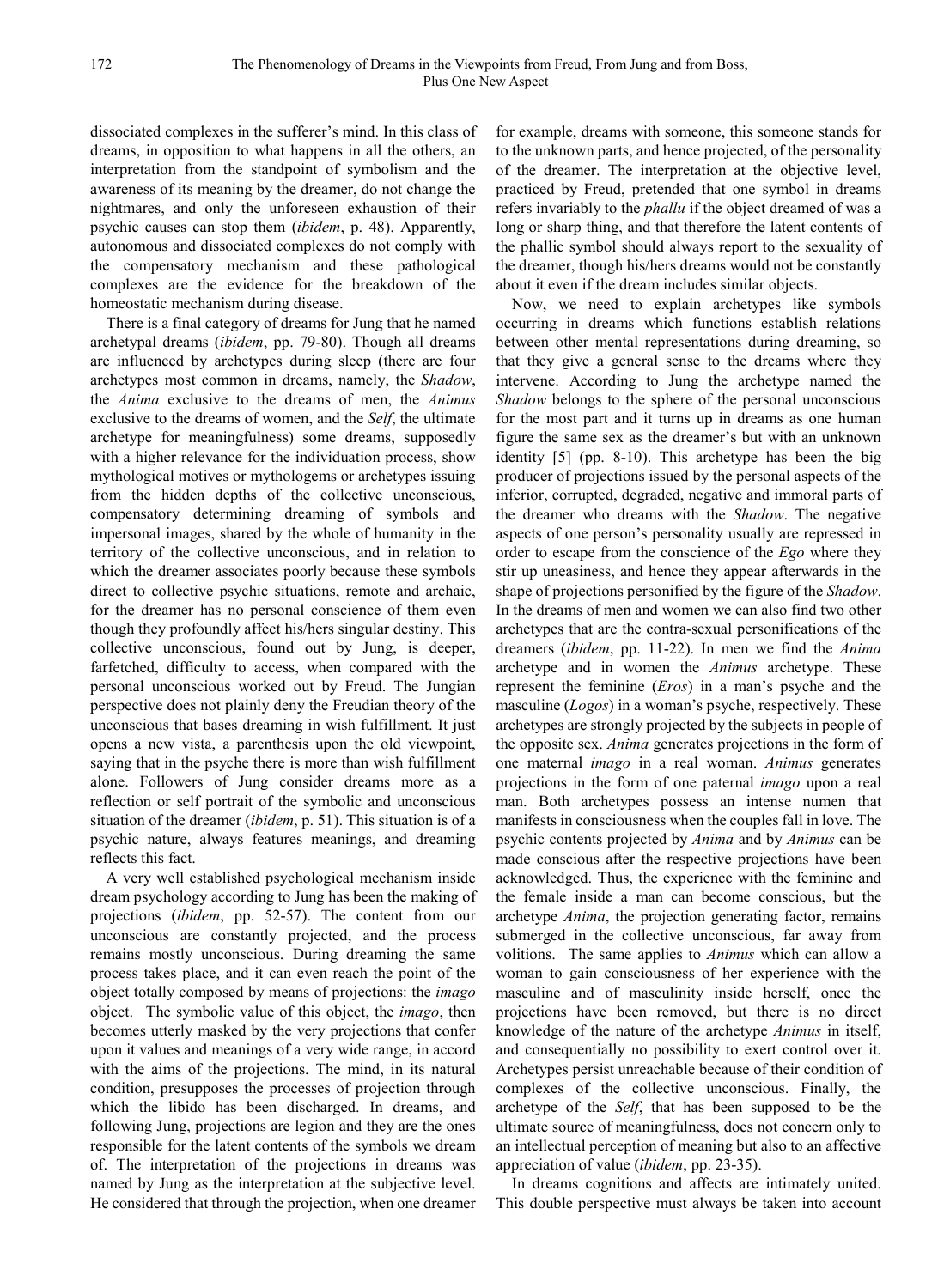when evaluating psychic facts. This is the way the *Self* archetype operates revealing itself as a mythologem of a religious character, because in the human mind it has been factual that therein also resides an *imago Dei* (*ibidem*, p. 31) that expresses by symbols of inert matter, or with phytomorphic, theriomorphic and anthropomorphic natures, all constantly spontaneous symbols of the wholeness and integration of the human personality. The archetype of the *Self* is the master craftsman of the dreaming and the first psychopomp of the individuation process, which has been in its own way a treading enterprise starting from unorganized chaos and reaching a cosmos full of order, harmony and beauty. For Jung this archetype is empirical evidence because it was inferred inductively after the practice of Analytical Psychology and it is not a mere theoretical conjecture, deduced on basis of premise founded upon metaphysical beliefs or exoteric religious experiences.

To illustrate the Jungian analysis and interpretation of dreams I will transcribe one dream dreamt by one male under didactic analysis and a trainee in Analytical Psychology. The dream was documented by Boa [6] and the dreamer himself produced one comment that says (p. 219):

"I had this dream when I was doing my analytical training in Zürich. The evening prior, a friend and I discussed our anxiety about interpreting other people's dreams."

The dream is a revelation concerning what are dreams in themselves, what has been their psychic origin, and to what they lead in the life of the dreamer if they are correctly interpreted. The dreamer dreamt, starting from his past, with what he should learn by means of the didactic therapy, while still in a condition of an analyzed individual who had been under training to become shortly a Jungian psychotherapist. Additionally, this very inspired dream concerns the archetype of the *Self* and its psychic expression. Jungian analyst Marie-Louise von Franz (1915-1998) summed up the meaning of this dream with her comment: "…the Self, as the center of the dream, introduced itself to him, and said, "I am the maker of the dream. Look at what it is." (*ibidem*, p. 221). From the point of view of the function of compensation or compensatory function, the dream answers to the anxiety and uncertainty of the dreamer regarding one crucial aspect of his professional and personal life, that is how to interpret dreams. After Jung's classification of the types of dreams [4] the dream has been prospective and at the same time archetypal. It is [6] (pp. 219-221):

"At the beginning of the dream, I was sitting cross-legged on the ground in the central square of an ancient walled city. A young man full of life and vitality entered the square. He was naked to the waist, and the sun reflected through his long blond hair. He sat down opposite me and told me a dream, which I interpreted. As I interpreted his dream, rocks, huge boulders, fell out of the sky and hit the dream, causing it to split. Chunks flew off, revealing an inner structure to the dream made up entirely of nuts and bolts.

And, as he continued to relate his dream, other boulders fell from the sky. On impact, more chunks flew of the dream, progressively revealing an inner skeleton, which eventually

took the form of a kind of abstract modern sculpture made of iron. I walked over and picked up a chunk that had been knocked off the dream. It was made of bread. I said to the young man, "This demonstrates how a dream must be interpreted. You must know what to discard. It's just like life."

Then the dream changed. The youth and I still sat opposite each other, but on the bank of a river. The form which his dream had previously taken had changed. Rather than being composed of the nuts and bolts skeleton and chunks of bread, the dream now formed a pyramid of many colors, with each color forming either a triangle or a square. It was as if this pyramid, about five feet high, was shingled on all sides with thousands of these small colored squares and triangles. And the colors kept changing, an incredible flux of color change. As the color changed in one of the shingles, then another color had to change in another part of the pyramid. The energies were in constant motion. I explained to the youth that this balancing of energy was what dreams were all about. They compensate psychic energy.

Then again the dream changed. The pyramid which had been so beautiful with all the many colors was now composed entirely of shit. And there was another pyramid on top of the base pyramid, but it was invisible. Moreover, the top pyramid was upside down, so that the tips of the two pyramids came together into a central point. But that apex was also invisible. This puzzled me because that point was necessary to hold the structure together. Then the apex began to glow with an intense white light, but there was only light. I looked down at the base pyramid, and as I peered deeply into the pyramid of shit, I realized, "The hand of God is in the shit." Those were the exact words that came to me.

Then I knew why I couldn't see the invisible point. That glowing white point was the face of God, and no one looks at the face of God and lives. Just like a hole in a fence. You can't see the hole if you haven't got the fence. What's visible makes the invisible visible. Then I woke up."

The exposition of the dream begins with the dreamer showing his position as an analyzed person and as a future Jungian practitioner, what is hinted at by the meditative posture (…"I was sitting cross-legged on the ground…") evoking that of an *iogi*. To this adds also the sense of the statement "... in the central square of an ancient walled city." A city, in dreams, stands for the myriad of meanings one can find in the existence of humans, and the central square represents the occupation of a privileged position to find out those meanings. This is the first manifestation of the archetype of the *Self* in the dream. Thereafter, the *Shadow* shows up in the scene, the "…young man full of life and vitality" who is described as an Apollo like figure, the golden hair a point in touch with the *Self* archetype that at times has been related to the gold metal. This *Shadow* (a dream character of unknown identity but of the same sex as the dreamer's) reveals itself with a positive nature, somehow compensating the anxiety the dreamer shows before dreaming this dream. This has also been a possibility for the manifestation of the *Shadow* archetype because it does not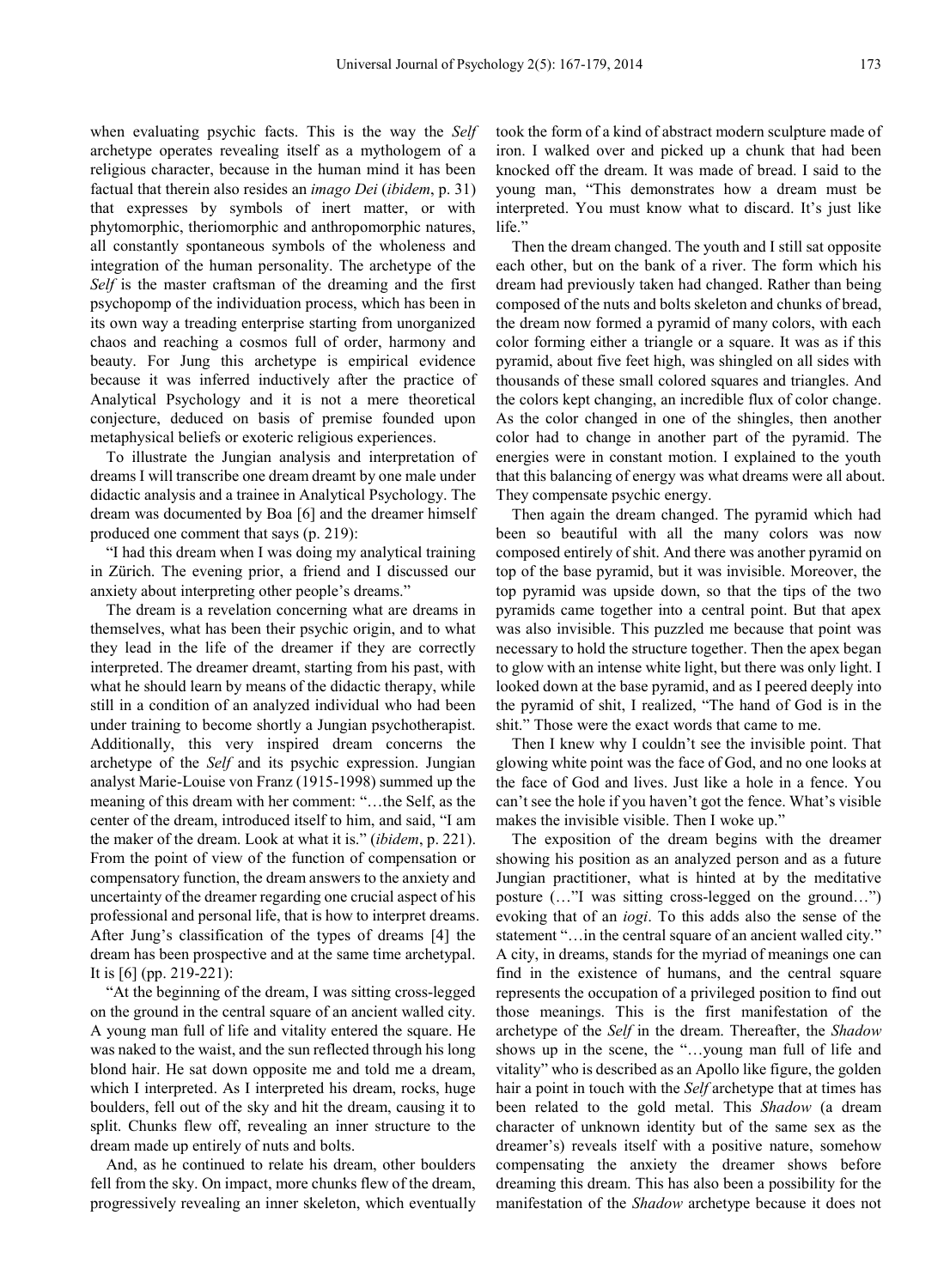show itself exclusively under a noxious disguise. It is through the *Shadow* that the personality of the dreamer receives the dreams of third persons and has to interpret them, something still concealed in region partially unknown and not much exercised by the non-professional dreamer, and hence a source of anxiety for himself. But the subject interprets the dreams, and as he is forced to do the interpretation the enigmatic dream unfolds the *Shadow* archetype. As the interpretation proceeds "rocks, huge boulders, fell out of the sky and hit the dream, causing it to split" that disclosed "…an inner structure to the dream made up entirely of nuts and bolts". Formerly, the sky was accepted as the residence of divinity, and rocks are supposed to have been the first material objects upon which Man projected divinity. We must evoke the dolmen or the cromlech; the stone that possesses a spirit quoted by Jung [5] (pp. 167, 170). Likewise there takes place a higher intervention in the dream that unveils something important and essential. This is, metaphorically speaking, the stance of analysis in psychotherapies. And what is revealed has been of an obvious complementarity: bolts and nuts that evoke the complementarity between the opposites, that is, the *complexio oppositorum* which characterizes the archetype of the *Self* following Jung [5] (pp. 225, 267), the ultimate source of meaning and of the compensatory function in the psyche, and that also stands for a reminiscence of the alternation and reciprocity between the opposites just as in Taoism, where they have been popularized under the names of *Yang* and *Yin*. Consequentially, a suggestion in this dream took place that the foundations of dreaming reside in a psychic process through which, in an abstract way, an interaction between opposites and contrasting determinants occurs, and this is a line of reasoning that agrees with the compensatory function of dreams in general that was indicated by Jung to cause the dream contents. This point of view has been corroborated by the sequence that follows: "…revealing an inner skeleton, which eventually took the form of a kind of abstract modern sculpture made of iron" that shows up as a development of the analysis, metaphorically speaking through the dream, with the abstract modern sculpture representing the intellectual conceptions of the dream world, of what has been essential to it (its inner skeleton) something that has been, so to speak, sculptured in its own way by modern Man with his science, on a scientific basis modernly. And this essential is made out of iron. Quoting Jung [5] (p. 246): "…metals grow from Gayomart's blood" [the first man named as such]. This direction towards the origins points out to the hard nucleus, the permanent, in the life of humanity. Additionally, according to Chevalier and Gheerbrant [7] (p. 290) in the ancient mythraic tradition the neophyte, to reach a higher conscience, must symbolically climb up the steps of the ladder of the mystical ascension, and the fourth step is made out of iron and directs to Hermes. The step, as the fourth, is clearly associated with the numerology of the number four and hence with the archetype of the *Self* [5] (pp. 184, 252). On the other hand, the association of the element iron with Hermes has not been

strange to the Greek mythology of Hermes by means of which this divinity punctually associates with Ares, the martial divinity. Hermes in Greek mythology is also the messenger of the gods, and hence the psychopomp divinity *par excellence*. He is a tetramorphic divinity, and for this last reason connected to the *Self* archetype. Hermes lent his name to the branch of Philosophy called Hermeneutics, and the interpretation of dreams since it started as an historical record, has been nothing more nothing less than pure Hermeneutics applied to narratives of dreams. The symbolism for Hermes and for the element iron directs by the correspondence of the meanings associated with the symbols concerned and the contents of this particular dream under analysis, to the concept that this particular dream should be regarded as a significant message to the dreamer, and its source being what one has designated in Psychology for the latent part of the human mind, so called in order to avoid a prejudice when considering certain psychic facts. The source of the messages contained in dreams has been recognized by many, but not all, schools of Psychology, as being the unconscious part of the human mind. This perspective obviously rings a bell for those who already accept dreaming as a cognitive and affective valid thing. But for those still skeptical there is one possibility remaining: "I walked over and picked up a chunk that had been knocked off the dream. It was made of bread", because in this it emerges as a metaphor that whatever we obtain after dream analysis and interpretation can certainly be food for thought, for the *Ego*. The conclusion to this part of the dream can be found in the speech: "I said to the young man, "This demonstrates how a dream must be interpreted. You must know what to discard. It's just like life." Here the dreamer dreams of the method of psychotherapy he was learning about in his real life. The art of dream analysis and interpretation consists of retaining what has been essential, of the relevant message inside the dream, but leaving behind much other information, and this has not been a conceptualization distant form the teachings of Psychoanalysis and Analytical Psychology. Then, a new change in the scene at the stage of the dream takes place and the pyramids make their apparition. The pyramid has been a symbol that Jung has exhaustively proved to be a representation of the archetype of the *Self* (*ibidem*, pp. 227, 231, 236). This is the ostensive intromission of the proto archetype into the dream. On the walls of the pyramid there are squares and triangles, all colored, and the colors change in a continuous play of interactions between the squares and the triangles colored. This is a manifestation in dreams, in a metaphorical way, for the compensatory function discovered by Jung, and suggested by the statement: "balancing of energy was what dreams were all about. They compensate psychic energy." Once more, the dreamer dreams of the foundations of the Jungian analysis of dreams, one clear result from his ongoing studies. Hellas, there is an imperfection in the expression of the archetype that challenges the absolute affirmation of the conclusion just quoted, but that actually will be corrected by the end of the dream, in the *lysis*. The imperfection lay in the statement: "It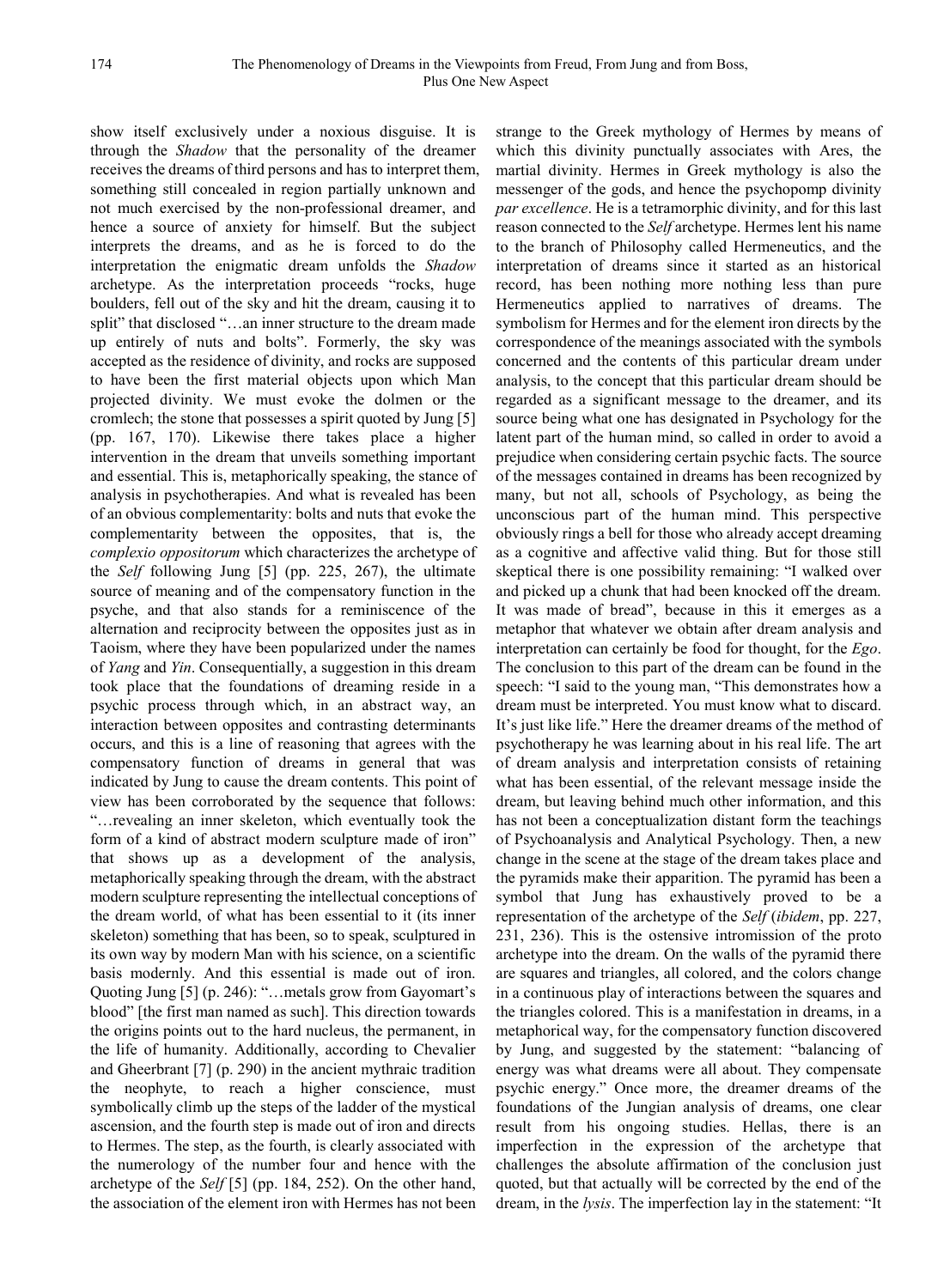was as if this pyramid, about five feet high, was shingled on all sides with thousands of these small colored squares and triangles." In a more general and abstract exposition, in dreams, the *Self* archetype expresses itself by the numerology of the number four. This was amply demonstrated by Jung (*ibidem*, pp. 225-226) and in the manifest dream there are triangles (a geometrical figure that lacks one side in relation to a four sided figure) and squares (in these the number four occurs in full compliance with the numerology of the symbols of the *Self*). Hence, there occurs a gap or lack of fullness in the triangles in this regard. The expressive gap suggests that the compensatory function of the *Self* should not be taken for granted as linearly as it is in the explanation given inside the dream. In fact, there are dreams without an apparent compensation underway but in which a symmetry or similarity between the conscious orientation of the dreamer and the message coming from the depths of the unconscious exists (the case of reductive dreams or negatively compensatory dreams). In other words, a parallelism in the senses offered by consciousness and the contents of the dream are obvious. While the manifestation in dreams of the *Self* archetype can be appreciated in full by the numerology of the number four, if the archetype makes use of an intermediate that lacks something regarding the fourth dimension (like in the geometrical shape of the triangle) it can be highlighting the importance of human potential to correct unilateral or biased attitudes on part of the dreamer, and by this way to regain the homeorretic process of individuation on the right path, avoiding one sided stances. This kind of biased position falling into the dreamer's side is tentatively corrected by the end of the dream. At the end of the dream the pyramid changes its composition and becomes of excrement. In ancient times, the excrement ball was supposed to be rolled by the golden scarab that in the ancient Egyptian tradition was bound to the daily rhythm of the sun, to rebirth. The ball of excrement that was rolled by the scarab had the shape of a sphere and was equivalent to the sun. The sun, the sphere or the round ball have been symbols of the origin of life, of the manifest organizations, and these interpretations coincide in the myth of rebirth by the golden scarab both in the Egyptian and in the Chinese traditions [7] (p. 293).

Chevalier and Gheerbrant [7] (pp. 312-313) indicate that excrements, by themselves, are symbols of an assimilation principle, for what makes a synthesis between what has been assimilated and the one that assimilates, and of the ensuing biological strength gotten. Ritual coprophagia is the incorporation of this assimilation principle, the giving of vital force coming from the ritual, which the consumer aims. Thus, a pyramid made out of excrement could be a symbol of the archetype of the *Self* pointing out to its autopoietic functioning, of the rebirth of life day by day, and in which the assimilation of the *Ego* is realized by something that transcends it involving a psychic interplay of forces. The autopoiesis, and the assimilation that must be constantly associated with, lead the way to creativity, to the always new, to what transcends the past time of an individual and opens to

him/her the doors of freedom. This is the mode the *Self* operates, transforming each and every personality throughout a lifetime of individuation, be this individuation conscious or not. Consequentially, what can be inferred by the correspondences of meaning seen under the light of symbolism and concerning the *Self* archetype has been that beyond the *Self* as a source of compensatory function, this compensation must be sub-served to the individuation processes that the archetype commands. Then we have in the dream the invisible pyramid that is enantiomorphic to the first one. This calls our attention, visually, to the psychological phenomena of projection that has been ultimately operated by the archetype of the *Self*. The point of contact between the two pyramids it is in itself invisible, too ("…the tips of the two pyramids came together into a central point. But that apex was also invisible"). But in contradiction to this it is also visible in the dream ("Then the apex began to glow with an intense white light. It was strange looking into that space. There should have been something there, but there was only light"). This glowing point, between the two enantiomorphic pyramids, is the light where human conscience must focus its attention, whereby the phenomena of compensatory function yielded by the autopoiesis become clear, where the understanding through analysis of the projections and transferences associated with them constantly, present in dreams as well as in our daily awakened lives, is executed. In here, in the *lysis* of the dream, dwells the tentative resolution for the correction of the one sidedness stance that I mentioned in the foregoing, and that symbolically prolongs up to the end of the plot. Our dreamer is of Judaeo-Christian tradition culture and he invokes the power of God during the *lysis* to justify the transcendent art of dream analysis and interpretation, plus its effects upon the analyzed patients. The power of the hand of God and the supposition that one cannot face Him without dying are reminiscences from the Bible. New Testament versicles that illustrate allegorically His hand power, His light giving attributes, or His unknowable face, have been for example: Atos 4, 28; John I, 1, 5 and John I, 4, 12; Hebrews 11, 13; Solms 119, 173.

In the dream the saying: "The hand of God is in the shit" stands for subjection or compliance with a power complex, with the transcendent character of the autopoietic nature of dreaming that I mentioned. Carl Gustav Jung attributed this autopoiesis that I highlight in this paper, and the projections that are derived from it, to the putative structure of the collective unconscious of the psyche he named the archetype of the *Self*. Nevertheless, the planning of the *Self* for each and every individual remains unknown always, and the personal creativity joined by the process of autopoiesis filtered through the projections' factor must be permanently managed by the individual's freedom and by his/hers free will, all of these made conscious by the analytical endeavor. It has been by these means that the individuation endeavor works out, a process that surely has been more of a homeorretic than a homeostatic regulation. As a corollary of the whole dream the sentence: "What's visible makes the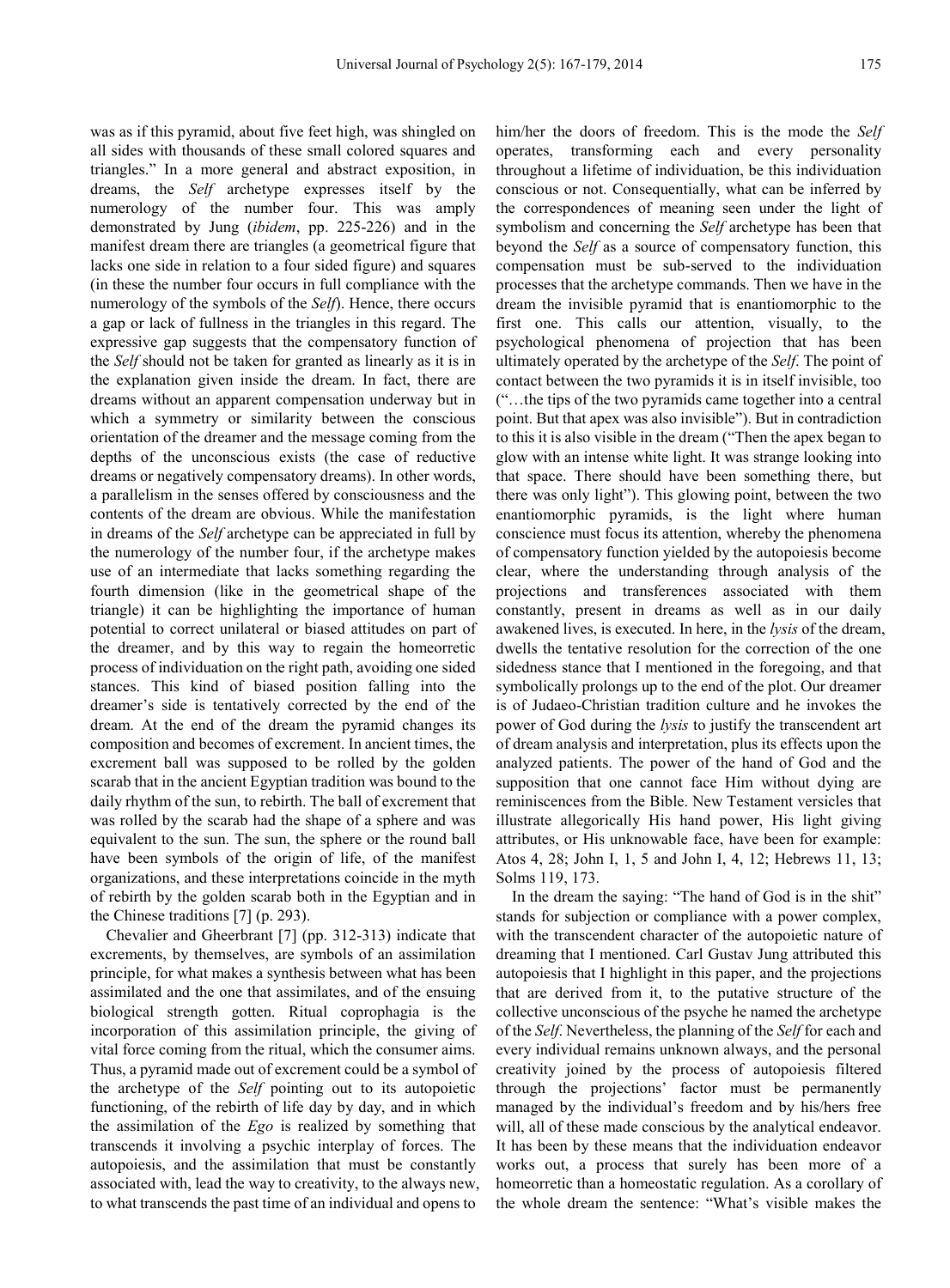invisible visible. Then I woke up", can be considered as the analogically coherent conclusion for the legitimate inference of the psychic reality of the existing latent part in the human mind, unveiled by dreams and that should be borne in mind after awake up.

#### **3.3. Phenomenological Psychology and Dreams**

Phenomenological Psychology basis its development upon the philosophical and metaphysical concept of Being that was proposed beforehand by Phenomenology, one line of philosophical enquiry that had its roots in Germany at the beginning of the twentieth century [8]. This metaphysical Being has been unknowable in its entirety and can be revealed only partially in individual beings, regardless of their living (like in Man and in animals) or inanimate natures. But among living beings only Man questions the problem of the Being after his own existence as a singular or individual being. This peculiar way of existence in Man regarding the Being has been called *Dasein*. *Dasein* shows a structure that has been derived from the Being, and this structure stands for what has been specifically human in human existence, so that it is not possible to recognize *a priori* any essence given to Man, but just an existential structure. Phenomenological Psychology studies what has been specifically human or the way of human existence, in other words, has been concerned with *Dasein*. Following, Medard Boss created his famous Daseinanalysis, a modality of the analysis of the human existence built upon Phenomenological Psychology. This school of Psychology states that the existence or *Dasein* is always structured, and without this structuring there can be no existence. In what consists of the structure of *Dasein*? What features does it display for its existence to be granted? Firstly, it has a Historical nature. Additionally, philosophers professing Phenomenology have been collecting a series of features to characterize their philosophy as time goes by. The first marked characteristic to be recognized was that *Dasein* has been bound to the world and to worldviews. Human beings are inextricable linked to the world where they live, inseparable from their own personal existence. There is no possibility for Man to become aloof from his world or from his personal existence. This condition has been named by Phenomenology as being-in-the-world. Being-in-the-world spreads through four dimensions, namely, the physical dimension (*umwelt*), the ideal or eidetic dimension (*uberwelt*), the social dimension (*mitwelt*) and, finally, the dominantly mental or proper dimension (*eigenwelt*). In Daseinanalysis to know one person is to know, among many other things, his/her world in the four dimensions quoted. Other typical features belonging to *Dasein*, to its structure, also called existential, are temporality (men are mortal and have one limited existence in time that cannot be opposed by human wishing), the spatiality (men live in a space-time that is restricted and its occupation has not been chosen by each individual before his/hers birth) and the corporal things or embodiment (they own their private bodies). The last existential is a mode of insertion into the world through a

personal body and leads to a specific view of the world. In the other hand, and still quoting the structure of *Dasein*, *Dasein* has been the producer of understanding and comprehension. There is no human existence or *Dasein* without understanding, and this understanding has been of an immediate character, not dependent on an elaborated and differed rational elaboration, postponed in time.

Another existential has been the affects (moods) or the dispositions from *Dasein*. Dispositions and understanding is co-original to *Dasein* and they have influenced the way other beings show up in the appreciation of the world at large. These other beings force one person to always become a being-with, that is, relationships have been constitutional to *Dasein*. And furthermore, one human being does not voluntary choose his/hers own existence; he becomes of this world under the condition of thrownness or of a thrown being. Because Man has been a being-with and a being affected by thrownness, Man has been also confronted involuntary with a network of pre-existing meanings that constitute facticity. The facticity of existence belongs to the past time and no one can change it. All the past is facticity and its denial constitutes what in Phenomenology has been named inauthenticity. Authenticity, in opposition, has been to have a reflective conscience of *Dasein* and, through it, to select authentic options. Because a person has been in a condition of thrownness this implicates from the onset that a person also becomes affected by decadence. By decadence we mean an *Ego* not functioning according to whatever is its true or proper nature, but following what others do, what is the usual thing to do, or according to what one is supposed to do. Decadence in its own way has been an aspect of *Dasein*. It corresponds to the impersonal that Martin Heidegger (1889-1976) named *Das Man*, and that in English should read "the They". Reflection can limit the impersonal or decadence and make a person closer to his/her own self. Therapies suggested by Phenomenological Psychology (including the Daseinanalysis proposed by Medard Boss) make a reflection upon the impersonal and the inauthenticity in order to approach again, in a conscious way, the patient to what has been his/hers true self, to a personal project. To this end, therapies start by validating the patient's experience, that is, to accept and recognize phenomena (for instance, ontic feelings of guilt, anguish or boredom) that affect the patient just as they plainly show up in his/hers phenomenological consciousness. Consequentially, initially there is a reinforcement of the patient's experience and there is no attempt to alter the patient's cognitions regarding the phenomena that upset him/her as has been the common practice in Psychoanalysis or in Cognitive Therapy. This stance derives from the recognition that being-in-the-world produces constantly the so called ontological debt based upon the fact that everyone has to make choices, and that the particular choices are supposed to be authentic, but they also leave behind other possibilities, unselected options. Choices can be markedly inauthentic if they go against facticity, but ontological debt, whatever the choices modality, permanently leaves a trace of guilt. Guilt is very important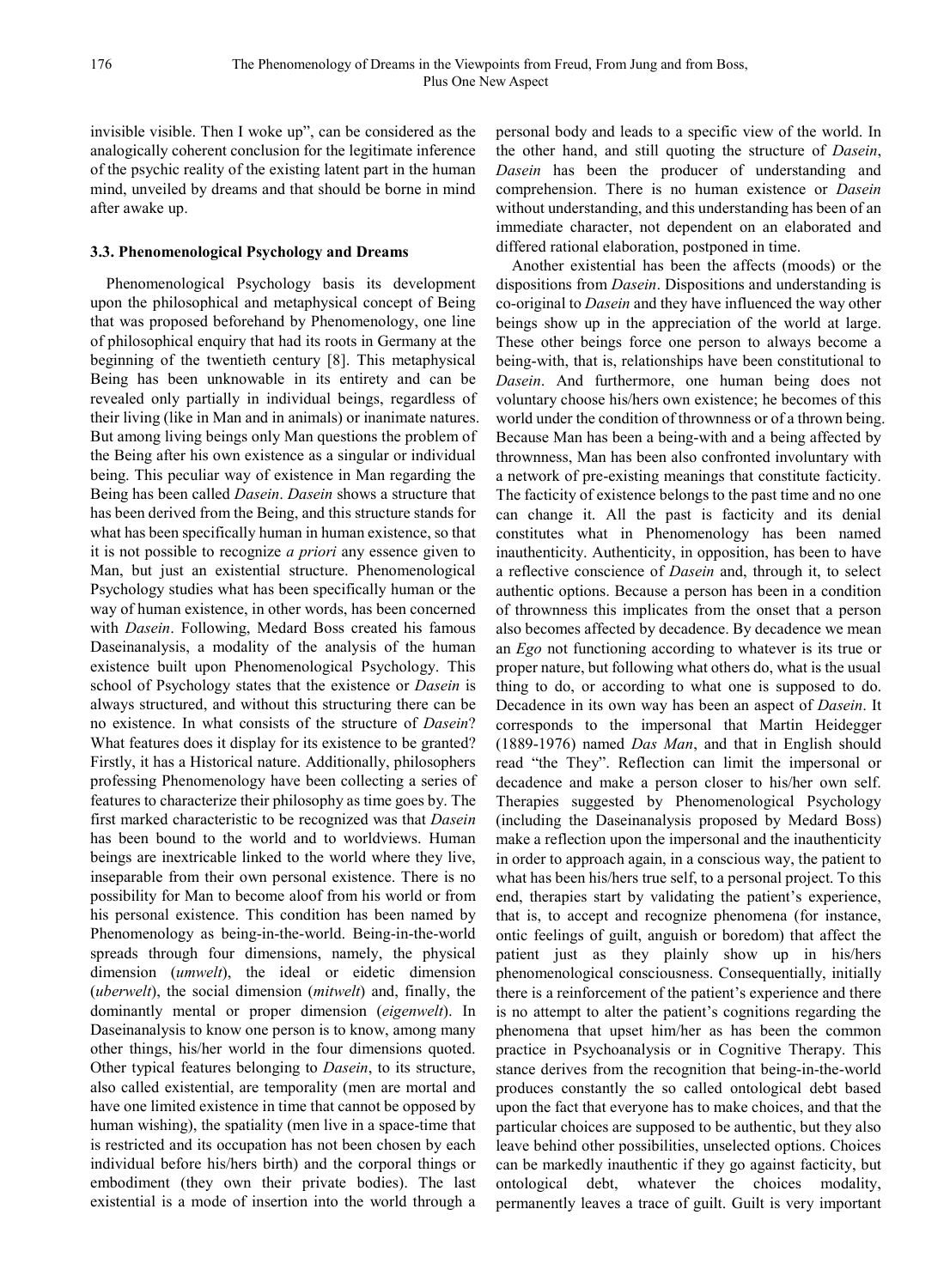from the existential point of view (ontological guilt) and from the point of view of the treatment of depression (ontic guilt). Ontological debt is owed to the condition of thrownness. Existential therapies, in accordance, face the future, direct the patient's attention to one specific personal project of the patient, accepting unconditionally the facticity of the past in the patient's previous history, but always searching for a reflective attitude in the elaboration of meanings in the patient's life.

For existential and phenomenological therapies, as is the case for other psychotherapy, dream analysis has been important and useful. Dreaming has been an expression of *Dasein*, and therefore its consideration has been legitimate. The very *Dasein* has always been in question in dreams. Additionally, because understanding or comprehension has been constitutional to *Dasein*, dream analysis and interpretation has been valid to it. But here, by interpretation we do not understand a causal explanation of a naturalistic character as Freud used to practice, but an interpretation of the meaning of the dreams, that is, a hermeneutical understanding of each dream. For this hermeneutical approach, claimed by Phenomenological Psychology, what has been valued has been the formal aspect of the dream rather than any symbolic contents. Thus, it is the manifest, formal, contents in the dream that has been considered for interpretative purposes. The formal aspect of the dream, then, must be its essence. Neither Phenomenological Psychology nor Daseinanalysis in particular do recognize the reality of a latent or unconscious part in the human mind because it does not appear in consciousness as such, as an apparent phenomenon in light of consciousness. So, the source of dreams and dreaming residing in the unconscious has been discarded by Phenomenological Psychology and the therapies that have been derived from it. Nevertheless, in Daseinanalysis the therapist has been supposed to know the dreamer and the context in which the dream takes place, but definitely there is the rejection of free associations as in Psychoanalysis because they do not make part of the dream phenomena as such, as data that manifests in the dreamer's mind in the immediate time of dreaming. The phenomenology of dreams for Phenomenological Psychology in general has been believed to be bound to the current life situation of the dreamer himself, to his/her existential of being-in-the-world, and it is in this direction that its hermeneutics goes. Hence, to realize in a dream the spatiality, the temporality, the embodiment of the dreamer, his/hers relations to alterity, the situational freedom of the dreamer, has been paramount to its hermeneutical interpretation of dreams. I can synthetize by saying that the world illuminates the dream and the dream illuminates the world of the dreamer in what can be faced as a hermeneutical circle. Under Phenomenological Psychology the four criteria employed by Phenomenological Philosophy for dream interpretation that have been the consideration of the phenomena as they show up in the consciousness of the observer (the rule of description), the phenomenological reduction (the rule of epoché), the horizontalization (the

equalization rule), and the eidetic variation or imaginative variation, are all scrupulously observed. Next, I transcribe and translate one example of a dream analyzed by Boss [9]:

"Last night I dreamed that in front of me a vast flat ground was spreading. It is almost twelve in the day. The sun is in its zenith and shines with strong intensity. Far away a hill rises. At its foot I discern, immediately, one group of beautiful girls; I see them very small because of the distance, but no detail escapes me. I desperately look for a pair of binoculars to see them better."

After the manifest contents of this dream and the formal aspect of the narrative in it Boss and her analyst colleague that supplied the case, concluded that the patient, a single thirty-four years old man undergoing existential therapy, suffers from "loneliness" and the "enormous distance that separated him from the beautiful girls" (*ibidem*). The manifest contents of the dream and the formal aspect, then, reflects the main thing of the dreamer's *Dasein*, namely, that he is a solitary man aloof from the intimacy of female companions. This same diagnosis could have been reached by the observation of the dreamer's life or by asking him, first hand *viva voce*, about these problems of his awakened living. The theory that was used to apprehend and interpret the data contained in the dream eventually revealed common sense, something after what can be derived from our daily experience as awakened persons; what counted towards the interpretation was the story told by the images in the dream, the actions belonging to the characters (both lines of reasoning highlight the phenomenological reduction under way). Nothing else but what is contained inside the dream's plot has been taken into account, besides the context of the dreamer (a single man in psychotherapy). The eidetic variation for the particular dream was reduced to the interpretation indicated; but the affective value of loneliness is relative regarding each one's wishes or desires, and henceforth the options offered by *Dasein* are also relative. One individual can be in a situation of loneliness because of fortuitous life circumstance, because of shyness, because of one life option that permits more free time regarding a professional career, one philosophical or mystical project, or by religious vow. In spite of this, the plot does not coincide factually with real life in the formal aspect. The plot can be taken more as a representation, or should I say a symbol, of the true life situation of the dreamer. So, the "loneliness" of the dreamer has been inferred aside the occurrence of feminine figures in the dream, and it is only the distance expressed towards them ("…I see them very small because of the distance…") and the imaginative use of the pair of binoculars to become near them (something we can only understand allegorically) that confirms the solitary nature of his social relations (maybe we are facing here a case of unconscious myxoscopy). Consequentially, in spite of the consideration that "Phenomenological understanding of dreams gives paramount importance to the facts" [9] one cannot avoid a certain interpretative symbolization in so far as symbols have been immanent in hermeneutical thinking.

For Boss [9]: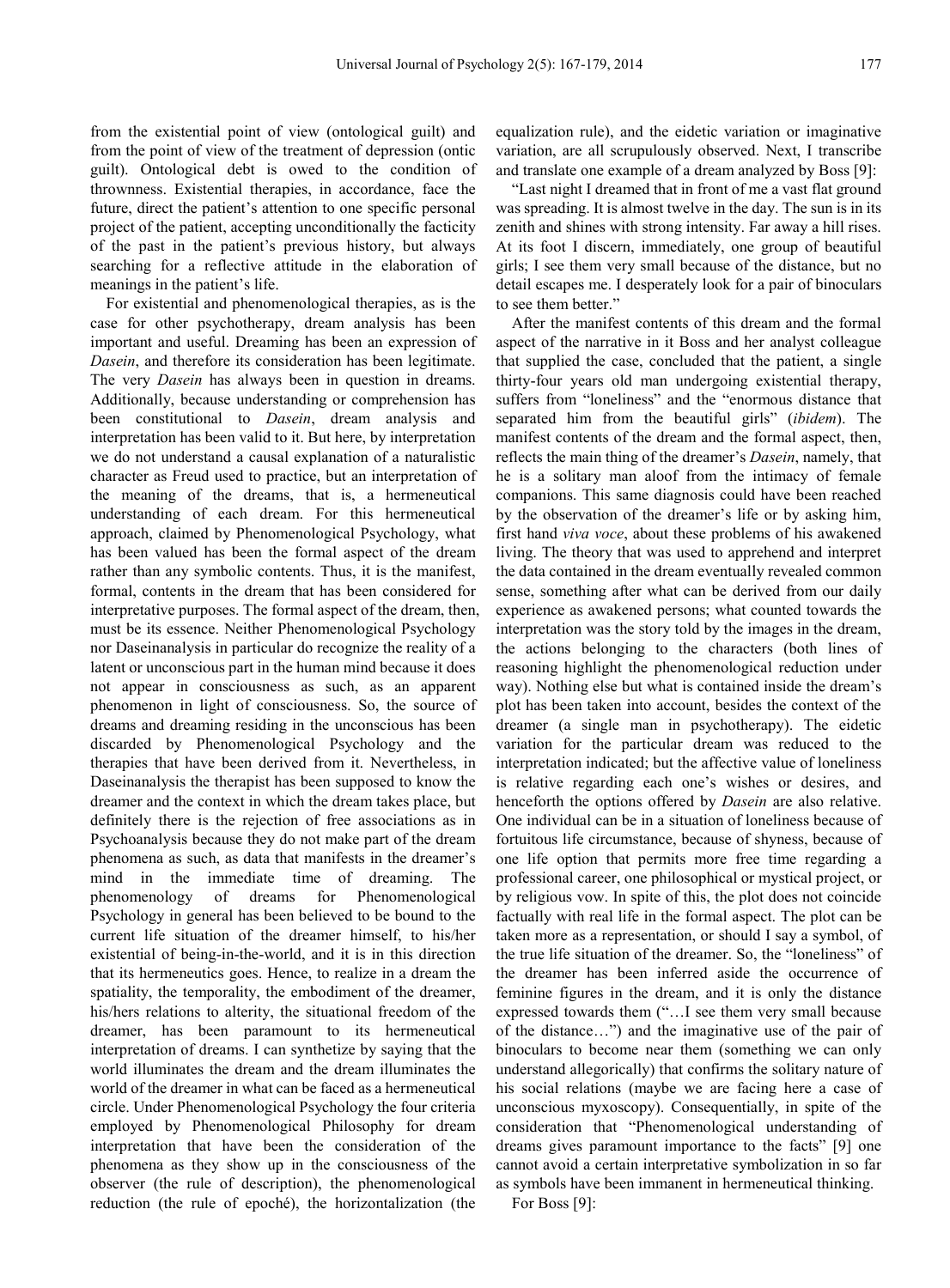"In face of a phenomenological focused significant content, the analyst will ask the awakened analysand, if, in this state of awareness, more lucid, vast and open, he/she does not recognize, maybe for the first time, analogous significances between things and people of his dream world and his/hers own existence."

In other words, can't *Dasein* unveil in an analogic manner, alternatively, for the dreamer in his/hers dreams? I personally fully agree. In this particular dream what is dreamed of in a phenomenological perspective has been the existential being-in-the-world in the social dimension.

## **4. Conclusion and its Short Defense**

Dreams adapt themselves to the nature of the interpretative theory of the person who is going to analyze the dreams (the interpreter can analyze his/her own dreams as well as other people's dreams). In other words, patients under psychotherapy, in which their dreams are used for therapeutic purposes, spontaneously report dreams that fit selectively to the kind of theory their therapists will employ to figure out the meaning of the patient's dreams, and help them by means of the correct analysis and interpretation. Thus, one patient in Psychoanalysis will tell his psychoanalyst dreams that best enable Freudian interpretations. Patients in Jungian analysis will report dreams to their Jungian therapists that fit selectively the Jungian theory for dream analysis. Patients undergoing Daseinanalysis will show to their psychologists dreams in which the manifest contents and their formal aspects will have the possibility for an accurate phenomenological rendering. In this paper I have focused just three dreams that were interpreted by three independent methods that coincide with three largely accepted hermeneutical theories for dream interpretation and analysis. The dreams and the theories support the new conclusion, but the dreams concerned have been only three illustrative examples that nevertheless stand for a larger sample of other dreams, interspersed in the correspondent literature of the specific theories that actually confirm the conclusion put forward here. The justification for this phenomenon has been that dreams constantly concern the dreamer's life, something that has a consensus opinion among all those that interpret and analyze dreams from a hermeneutical point of view. Psychotherapy and the particularity of the relationship that develops between the patient, who has the status of someone hopping for a relieve of his/hers psychic suffering, and the therapist, who has the status of someone who has been supposed to help cure the patient ailments, makes the relationship a very important relationship, and hence something that the patient could dream of. Consequentially, dreams are going to become adjusted to the specificity of the psychotherapeutic doctrine employed to cure the patient, a therapeutic modality that will be obvious in its specific conditions as the treatment proceeds. I have reached this conclusion through a hermeneutical perspective but it is not an absolute novelty. In

2003 Prof. Dr. Michael Schredl quoted one study based upon the diaries of the dreams belonging to Freud and Jung in which 28 dreams from Freud himself are typically Freudian dreams, and in which 31 dreams by Jung are typically Jungian dreams. Additionally, another report showed that when comparing 120 dreams dreamt by four patients in Psychoanalysis and the same number of dreams from four other patients in Jungian analysis, the former dreamt mostly Freudian dreams whilst in the latter Jungian dreams were most common [10]. On the other hand, Professor J. Allan Hobson has been a subscriber of the conception that dreams are a random phenomenon, without any discernible sense as for the other theorizations that I explained in the foregoing of this paper. Hobson selected thirteen dreams from his own diary and subjected them to a comparative analysis with the hypothetical Freudian interpretation of them, and contrasting this interpretation with his own point of view that has been the biomedical stance that he considers valid [11]. He reached the conclusion that the Freudian interpretations are senseless, and that the biomedical randomness view has been the right one. A Freudian might say that the belief in the random nature of dreaming by the North-american psychiatrist Allan Hobson was self-confirmed in his own dreams. That is, the strong desire Allan Hobson has to impose within the academic and scientific circles his opinion, an opinion that has not been accepted by a legion of people that hold a different viewpoint, resulted in the satisfaction in dreams of his own way of seeing things because this way is affected by a frustrated intention, since the vision has not been universally recognized. Therefore, there are nothing but random occurrences in Hobson's dreams diary, dreams with a pure chance drift that corroborate his views about the world of dreams (one should notice that this self-confirmation has been, at the same time, one self-justification for his *a priori* attitude, an attitude that even has the nature of its object subscribed by his pears). The random theory for the meaninglessness of the dreams convincingly assumed by Hobson ended up by moulding his own dreams into a peculiar shape, so that he can interpret them following his anticipated expectancies. One Jungian interpretation for the whole situation might fall into the class of reductive dreaming, displaying overcompensation in dreams directed to the past in Hobson's lifelong career. The case of the diary of the dreams of Allan Hobson, and of the known dreams dreamt by Freud and by Jung, all registered in writing, reinforce my fresh conclusion. But Hobson's stance on the randomness of dreaming did not preclude him of subsequently advancing one theory suggesting that "REM sleep may constitute a protoconscious state, providing a virtual model of the world that is of functional use to the development and maintenance of waking consciousness" [12]. Thus, the distinction between function and meaning that I underlined in the method's section of this paper must be kept in mind, to avoid the two conceptions mix up.

In brief, what has been the common denominator shared by the three hermeneutic theories? Raise the dreamer's consciousness (albeit this last one is in a dreaming condition)